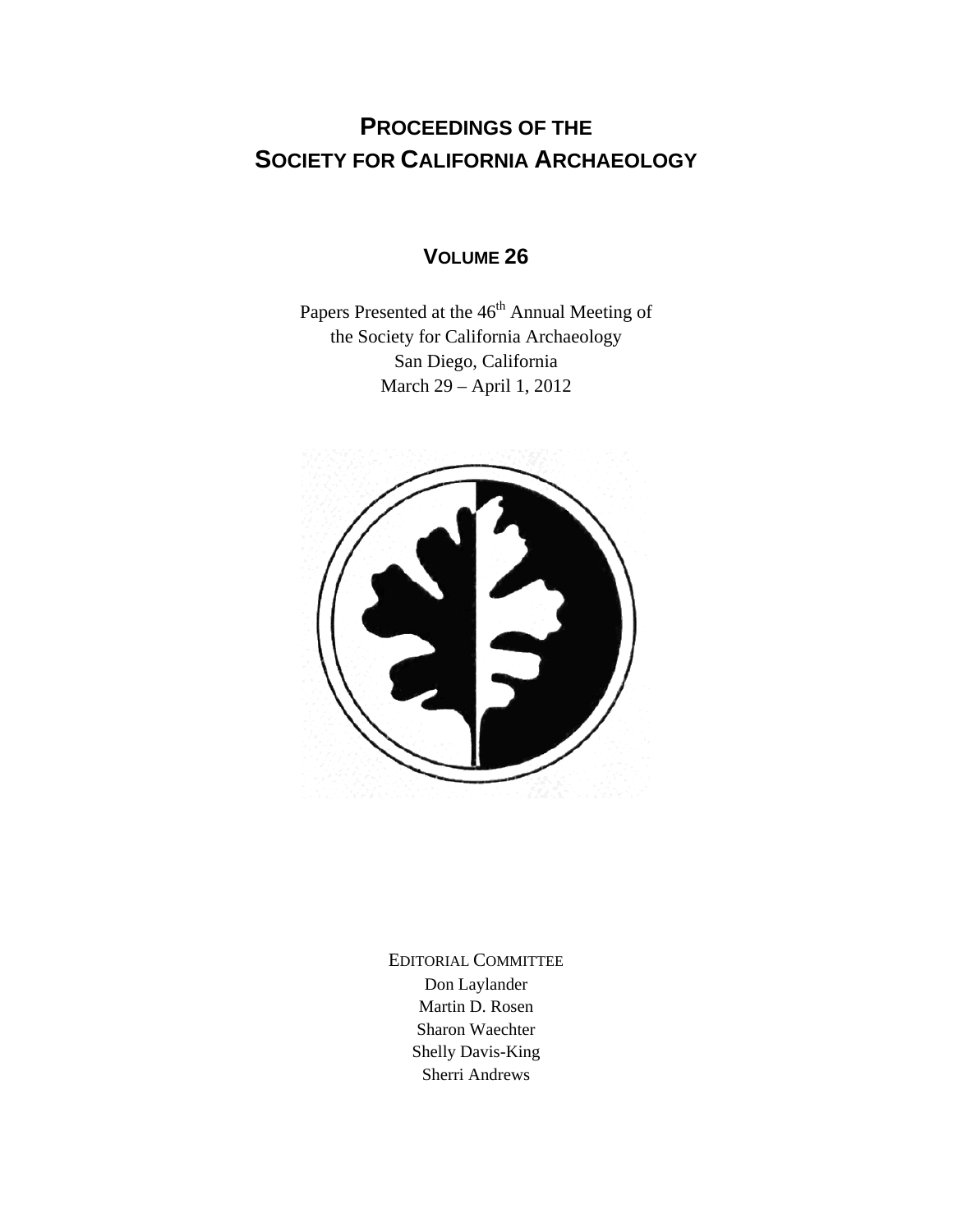| <b>TABLE OF CONTENTS</b> |
|--------------------------|
|--------------------------|

| Genealogy, Theory, and Practice in California Archaeology                                                                                                        |    |
|------------------------------------------------------------------------------------------------------------------------------------------------------------------|----|
| <b>Sandra Hollimon</b><br>The Evolution of California Archaeology: Ancestor/Descendant Relationships                                                             | 1  |
| San Diego's Best Kept Secret: Revealing the Mysteries of the<br>El Presidio Real de San Diego                                                                    |    |
| <b>Myra Herrmann</b><br>Where California Began  From Citadel to City Park: An Introduction to Presidio Park                                                      | 5  |
| <b>Seán Cárdenas</b>                                                                                                                                             | 20 |
| David Gerrit Hyde, Keshia Montifolca, and Scott Mattingly<br>Archaeological Applications of GIS at the San Diego Presidio Chapel                                 | 26 |
| Foundations of Inquiry:<br>Celebrating Past, Present, and Future Contributions of the Archaeological<br>Research Center, California State University, Sacramento |    |
| <b>Michelle D. Noble</b><br>Learning More from Ground Stone Assemblages: Results from a Northern California                                                      | 40 |
| <b>William E. Larson</b><br>Down by the River: The Changing Economic Role of Riverine Resources in Owens                                                         | 45 |
| Papers on the Archaeology, Bioarchaeology and Ethnology of Baja California                                                                                       |    |
| <b>Eric W. Ritter</b><br>Comprehending the Prehistory of Laguna Manuela, Baja California: A Summary                                                              | 51 |
| Andrea Guía-Ramírez and Fernando Oviedo-García                                                                                                                   | 71 |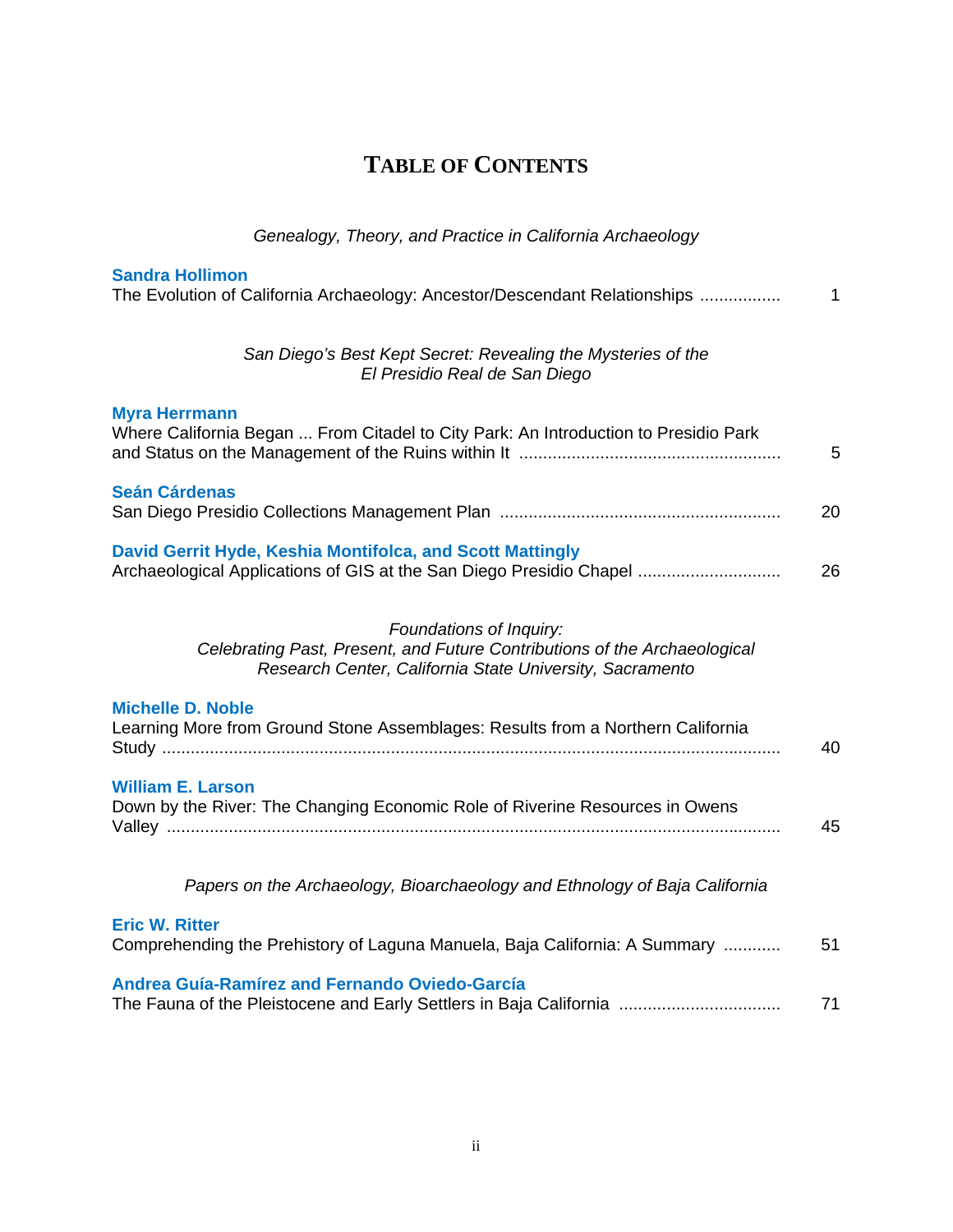## *San Diego's Cosmopolitan Hotel: Archaeologists and Architects Look at 19th Century San Diego*

| <b>Therese Muranaka</b><br>From La Casa de Bandini to the Cosmopolitan Hotel: An Historic Overview                                                                                                                                  | 78  |
|-------------------------------------------------------------------------------------------------------------------------------------------------------------------------------------------------------------------------------------|-----|
| <b>Nicole Turner</b><br>The Reuse of Construction Material at the Cosmopolitan Hotel: A Case Study in                                                                                                                               | 89  |
| <b>Jerry Schaefer and Scott Wolf</b><br>An Overview of Archaeological Investigations at the Bandini Adobe / Cosmopolitan                                                                                                            | 103 |
| Stephen R. Van Wormer and Susan D. Walter<br>A Mexican California Kitchen: Archaeological Excavation of Room 105 in the                                                                                                             | 117 |
| <b>Jerry Schaefer</b><br>Archaeological Evidence of Native American Participation in the Casa de Bandini                                                                                                                            | 137 |
| <b>Poster Session</b>                                                                                                                                                                                                               |     |
| <b>Carol Serr</b><br>Date Codes Discovered on Milk Bottle Rims: A West Coast Dating System                                                                                                                                          | 155 |
| Gregory R. Burns, Susan Cook Talcott, Kathryn Demps, Jason L. Edmonds,<br>John M. Lambert, Andrew Tremayne, Jelmer Eerkens, and Eric J. Bartelink<br>Isotopic Evidence for Changing Residential Patterns through the Middle to Late | 164 |
| <b>Carmen Zepeda-Herman</b>                                                                                                                                                                                                         | 172 |
| Archaeology of the Western Great Basin and Eastern California                                                                                                                                                                       |     |
| <b>Carrie L. Stephens and Robert M. Yohe II</b>                                                                                                                                                                                     | 179 |
| Recent Research at CA-ALA-554 in the San Francisco Bay Area                                                                                                                                                                         |     |
| <b>Kari Lentz</b><br>Flaked and Ground Stone Technology at CA-ALA-554: Mortar Bowls and                                                                                                                                             | 192 |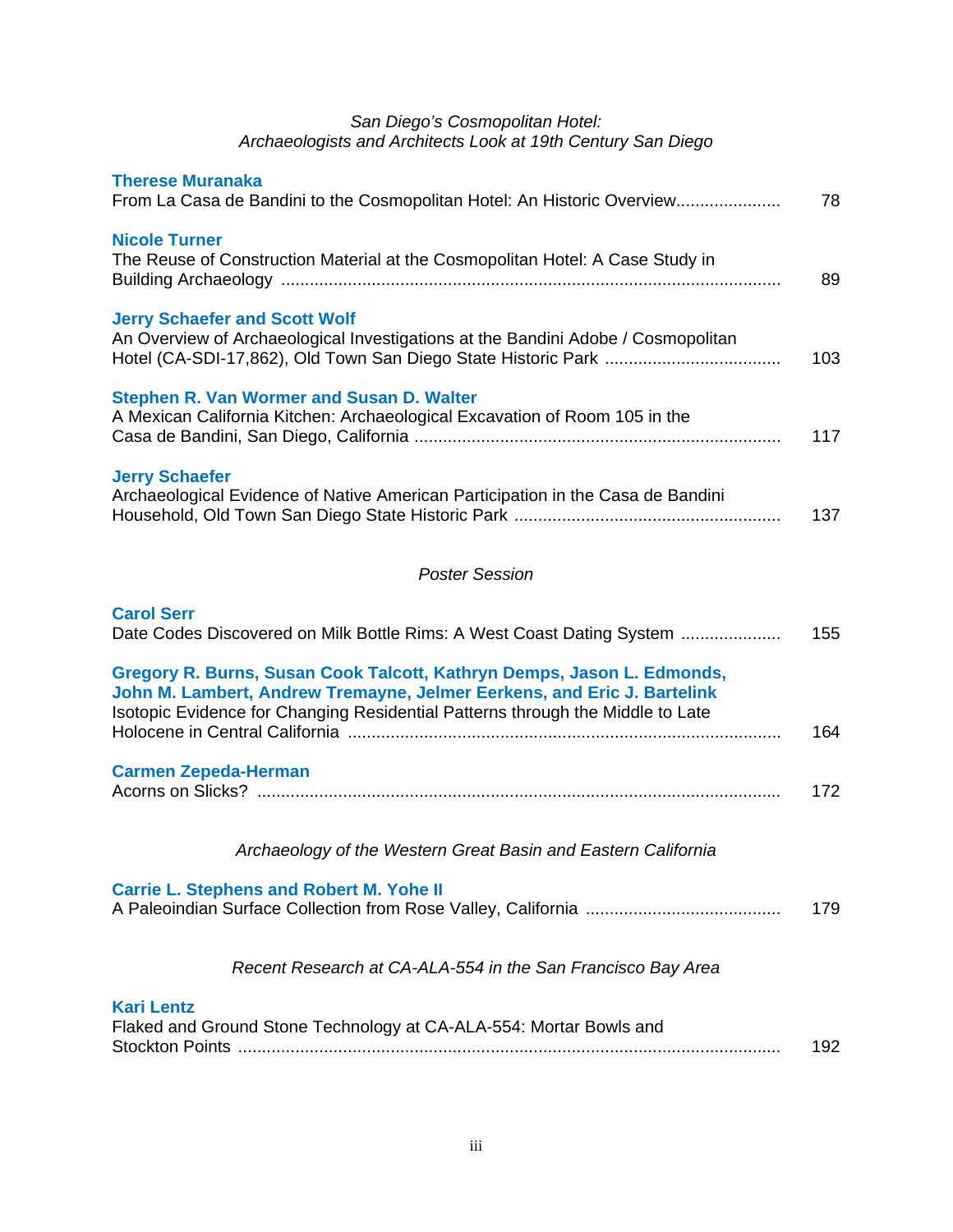| Jelmer Eerkens, Shannon Tushingham, Kari Lentz, Jennifer Blake,<br>Dominique Ardura, Mine Palzoglu, and Oliver Fiehn<br>GC/MS Analysis of Residues Reveals Nicotine in Two Late Prehistoric Pipes from |     |
|--------------------------------------------------------------------------------------------------------------------------------------------------------------------------------------------------------|-----|
|                                                                                                                                                                                                        | 212 |
| <b>Whither the Twain Shall Meet:</b>                                                                                                                                                                   |     |
| Paleoethnobotany and California Archaeology                                                                                                                                                            |     |
| <b>Jan Timbrook</b>                                                                                                                                                                                    | 220 |
| Vandenberg Air Force Base Cultural Resources Studies                                                                                                                                                   |     |
| <b>M. Colleen Hamilton</b>                                                                                                                                                                             | 225 |
| Celebrating the Ford Ross Bicentenary (1812-2012):<br>A Retrospective of Archaeology of Early 19th Century Sites<br>of Russian California                                                              |     |
| <b>Lynne Goldstein</b><br>The Cemetery at Fort Ross: What Does It Tell Us about Those Who Lived There?                                                                                                 | 234 |
| Archaeology of Northern and Central California                                                                                                                                                         |     |
| <b>Emily Zimmermann</b><br>Report on the Vertebrate Fauna from CA-STA-207, Central Diablo Range, Stanislaus<br>County, California: Evidence for an Upland Adaptation with Long-Term Stability in the   | 243 |
| Archaeological Conservation, Management, and Outreach:<br><b>Methods and Issues</b>                                                                                                                    |     |
| <b>Joseph L. Chartkoff</b><br>Culture Changes in California Archaeology Concerning Grave Matters                                                                                                       | 252 |
| Recent Archaeology in the Western San Fernando Valley and Environs                                                                                                                                     |     |
| <b>Albert Knight</b>                                                                                                                                                                                   | 256 |
| <b>Stephen Bryne</b><br>From the Stone Age to the Space Age: Santa Susana Field Laboratory Culture History                                                                                             | 272 |